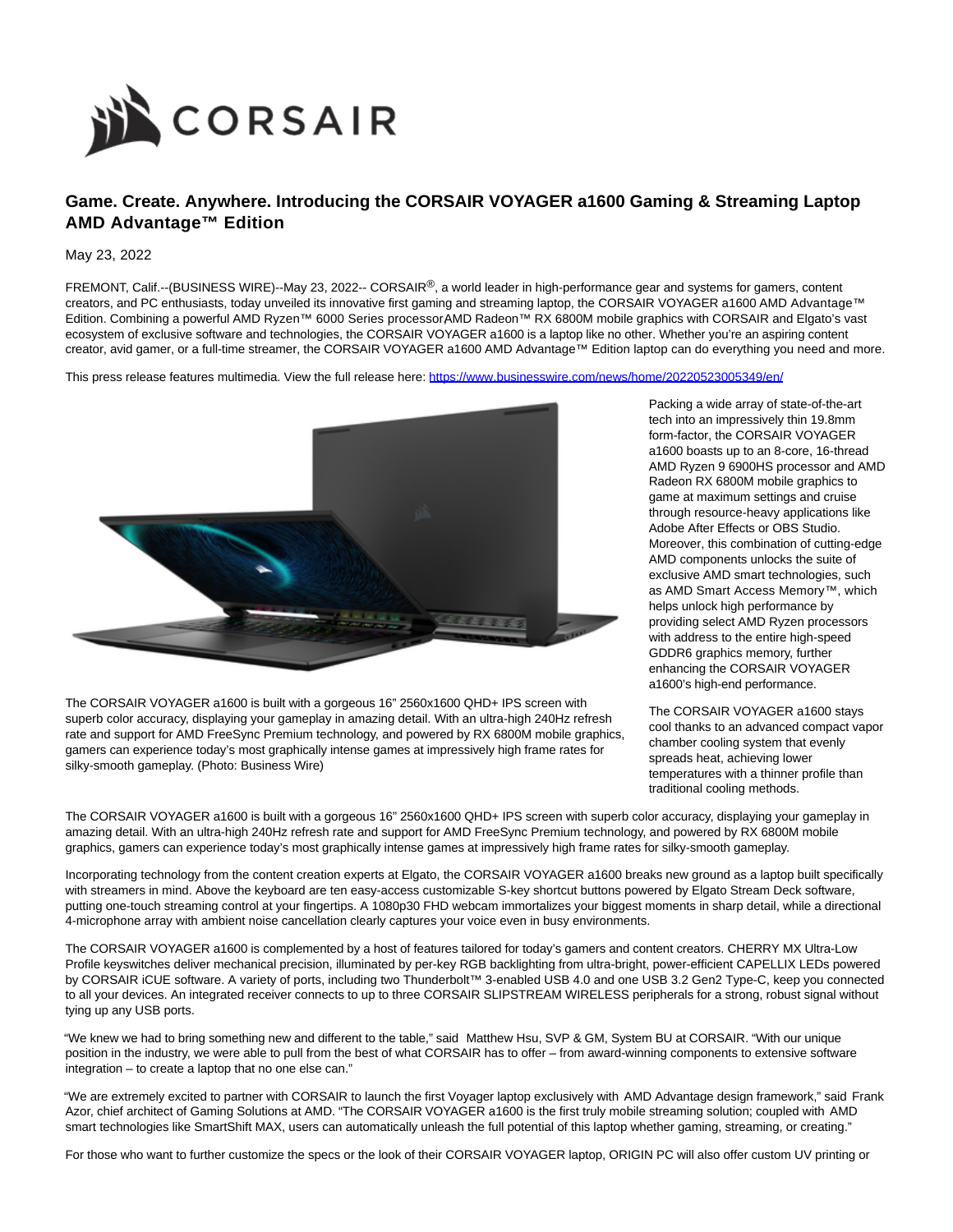laser etching options. All ORIGIN PC systems include free lifetime 24/7 US based technical support and free lifetime labor. For more information, please visi[t https://www.originpc.com](https://cts.businesswire.com/ct/CT?id=smartlink&url=https%3A%2F%2Fwww.originpc.com&esheet=52727251&newsitemid=20220523005349&lan=en-US&anchor=https%3A%2F%2Fwww.originpc.com&index=1&md5=8b837c77c41378903f98ae78533c16b5)

## **Technical Specifications**

| <b>SKU</b>                   | CN-9000003-XX                                                                                                                     | CN-9000004-XX                                                                                 |
|------------------------------|-----------------------------------------------------------------------------------------------------------------------------------|-----------------------------------------------------------------------------------------------|
| <b>CPU</b>                   |                                                                                                                                   | AMD Ryzen™ 7 6800HS 8-Core / 16-Thread 4.4GHz+ AMD Ryzen™ 9 6900HS 8-Core / 16-Thread 4.8GHz+ |
| <b>GPU</b>                   | Radeon <sup>™</sup> RX 6800M                                                                                                      |                                                                                               |
| <b>Display</b>               | 16.0", 16:10, 2560x1600, 240Hz                                                                                                    |                                                                                               |
| <b>Integrated MUX Switch</b> | Yes                                                                                                                               |                                                                                               |
| <b>Memory</b>                | 2x16GB CORSAIR VENGEANCE DDR5 SO-DIMM                                                                                             | 2x32GB CORSAIR VENGEANCE DDR5 SO-DIMM                                                         |
| <b>Storage</b>               | 1TB PCIe 4.0 M.2 NVMe SSD                                                                                                         | 2TB PCIe 4.0 M.2 NVMe SSD                                                                     |
| Keyboard                     | Full size, CHERRY MX Ultra-Low Profile mechanical switches (in conjunction with membrane for half-height keys)                    |                                                                                               |
| Webcam                       | 1080p30                                                                                                                           |                                                                                               |
| S-Keys                       | 10-Key Stream Deck shortcut buttons plus arrow control                                                                            |                                                                                               |
| <b>Ports</b>                 | 2x Thunderbolt 3-enabled USB 4.0, 1x USB 3.2 Gen2 Type-C, 1x USB 3.2 Gen1 Type-A,<br>SDXC 7.0 card reader, 3.5mm combo audio jack |                                                                                               |
| Wifi                         | 802.11ax (WiFi 6E)                                                                                                                |                                                                                               |
| Bluetooth <sup>®</sup>       | Bluetooth 5.2                                                                                                                     |                                                                                               |
| <b>Operating System</b>      | Windows 11 Home                                                                                                                   |                                                                                               |
| <b>Battery</b>               | 6410mAh, 99Wh                                                                                                                     |                                                                                               |
| <b>Dimensions and Weight</b> | 356mm x 286.7mm x 19.9mm, 2.4kg                                                                                                   |                                                                                               |
| <b>MSRP</b>                  | \$2699.99                                                                                                                         | \$2999.99                                                                                     |

A Windows 11 Pro version of both models will also be available.

## **Availability, Warranty, and Pricing**

Availability and pricing for the CORSAIR VOYAGER a1600 Gaming Laptop will be announced at a later date. For up-to-date availability information, please refer to the CORSAIR website or contact your local CORSAIR sales or PR representative.

The CORSAIR VOYAGER a1600 is backed by a one-year warranty, alongside the CORSAIR worldwide customer service and technical support network.

#### **Web Pages**

To learn more about the CORSAIR VOYAGER a1600, please visit: [https://corsair.com/voyager-a1600](https://cts.businesswire.com/ct/CT?id=smartlink&url=https%3A%2F%2Fcorsair.com%2Fvoyager-a1600&esheet=52727251&newsitemid=20220523005349&lan=en-US&anchor=https%3A%2F%2Fcorsair.com%2Fvoyager-a1600&index=2&md5=d97e73263ad8e8706fc9f9adbe4a12cb)

For a complete list of all CORSAIR systems, please visit: [https://corsair.com/gaming-pcs](https://cts.businesswire.com/ct/CT?id=smartlink&url=https%3A%2F%2Fcorsair.com%2Fgaming-pcs&esheet=52727251&newsitemid=20220523005349&lan=en-US&anchor=https%3A%2F%2Fcorsair.com%2Fgaming-pcs&index=3&md5=127e7a3cc3f4511c858515f0db0e3ce1)

### **Product Images**

High-resolution images of the CORSAIR VOYAGER a1600 can be found at the link below: https://link.corsair.com/3Pi5Vhq

#### **About CORSAIR**

CORSAIR (NASDAQ:CRSR) is a leading global developer and manufacturer of high-performance gear and technology for gamers, content creators, and PC enthusiasts. From award-winning PC components and peripherals, to premium streaming equipment, smart ambient lighting, and esports coaching services, CORSAIR delivers a full ecosystem of products that work together to enable everyone, from casual gamers to committed professionals, to perform at their very best.

Copyright © 2022 Corsair Memory, Inc. All rights reserved. CORSAIR, the sails logo, and VENGEANCE are registered trademarks of CORSAIR in the United States and/or other countries. AMD, AMD Ryzen, and AMD Radeon are trademarks of Advanced Micro Devices, Inc., registered in the U.S. and other countries. All other company and/or product names may be trade names, trademarks, and/or registered trademarks of the respective owners with which they are associated. Features, pricing, availability, and specifications are subject to change without notice.

View source version on [businesswire.com:](http://businesswire.com/)<https://www.businesswire.com/news/home/20220523005349/en/>

## **CORSAIR/Elgato PR Contacts**

Worldwide PR Director Harry Butler [harry.butler@corsair.com](mailto:harry.butler@corsair.com)

PR – USA and Canada Justin Ocbina [justin.ocbina@corsair.com](mailto:justin.ocbina@corsair.com) Andrew Williams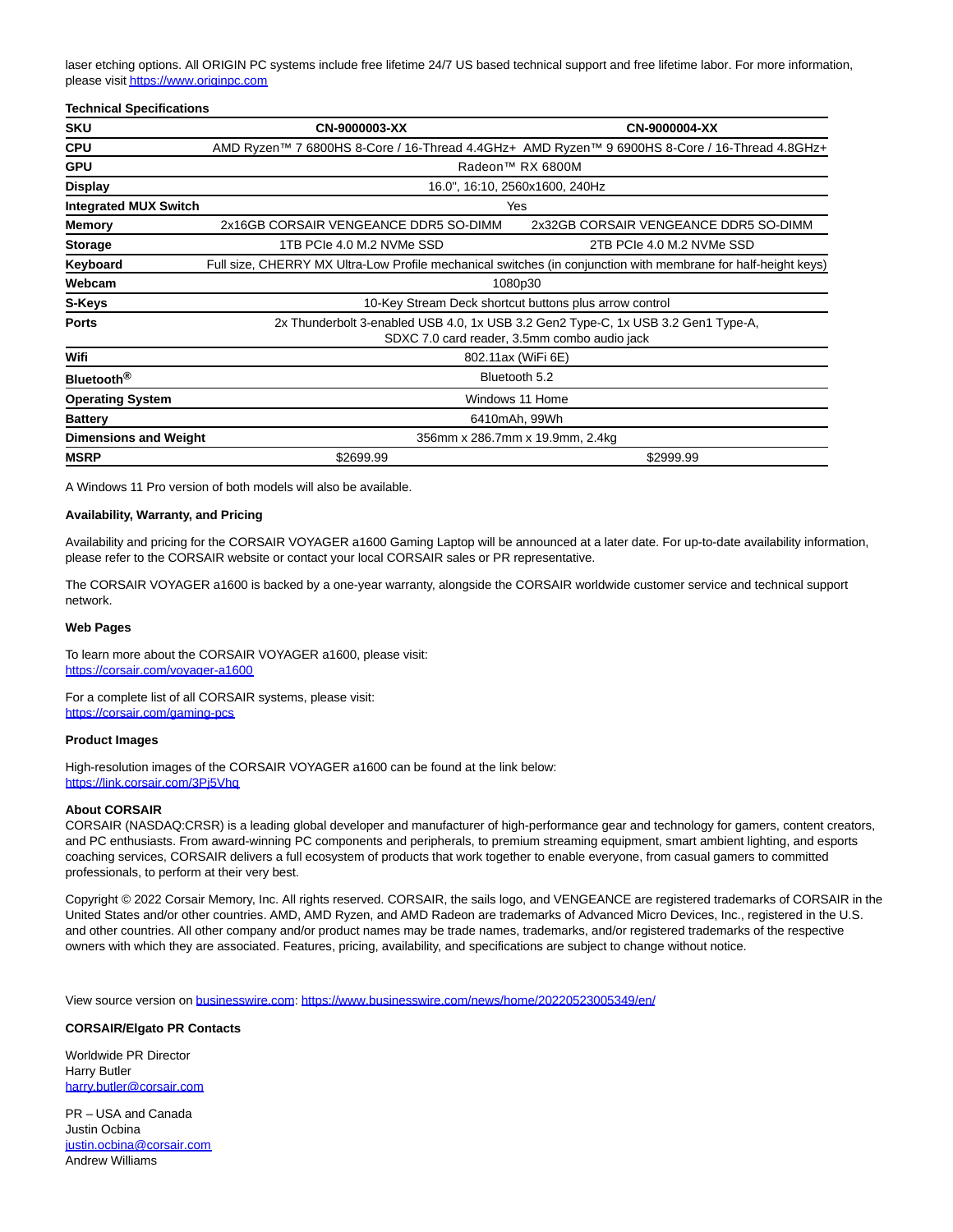## [andrew.r.williams@corsair.com](mailto:andrew.r.williams@corsair.com)

PR – UK Pascal Bregeon [pascal.bregeon@corsair.com](mailto:pascal.bregeon@corsair.com) Zak Storey [zak.storey@corsair.com](mailto:zak.storey@corsair.com)

PR – Scandinavia Gabriel Begorgis [gabriel.begorgis@corsair.com](mailto:gabriel.begorgis@corsair.com)

PR – Benelux Ralf van Velthoven [ralf.velthoven@corsair.com](mailto:ralf.velthoven@corsair.com)

PR – DACH Yannick Friedsam [yannick.friedsam@corsair.com](mailto:yannick.friedsam@corsair.com) Stefan Quiring [stefan.quiring@corsair.com](mailto:stefan.quiring@corsair.com)

PR – Russia Anna Osadchuk [anna.osadchuk@corsair.com](mailto:anna.osadchuk@corsair.com)

PR – Italy Davide Salvioni [davide.salvioni@corsair.com](mailto:davide.salvioni@corsair.com)

PR – Central Eastern Europe Michal Rozpendowski [michal.rozpendowski@corsair.com](mailto:michal.rozpendowski@corsair.com)

PR – South East Europe Ozgur Altay [ozgur.altay@corsair.com](mailto:ozgur.altay@corsair.com)

PR – MENA Tarek Hamdy [tarek.hamdy@corsair.com](mailto:tarek.hamdy@corsair.com)

PR – Spain and Portugal Noelia Colino [noelia.colino@corsair.com](mailto:noelia.colino@corsair.com)

PR – France Clemence Garcia [clemence.garcia@corsair.com](mailto:clemence.garcia@corsair.com)

PR – China Manfrid Zhang [manfrid.zhang@corsair.com](mailto:manfrid.zhang@corsair.com) Frost Wu [frost.wu@corsair.com](mailto:frost.wu@corsair.com)

PR – South Asia Oscar Tseng [oscar.tseng@corsair.com](mailto:oscar.tseng@corsair.com)

PR – Thailand Punpanit Mekvibul [punpanit.m@corsair.com](mailto:punpanit.m@corsair.com)

PR – Vietnam Phuong Doan [phuong.doan@corsair.com](mailto:phuong.doan@corsair.com)

PR – North Asia Zack Chang [zack.chang@corsair.com](mailto:zack.chang@corsair.com)

PR – Taiwan Dexter Tai [dexter.tai@corsair.com](mailto:dexter.tai@corsair.com)